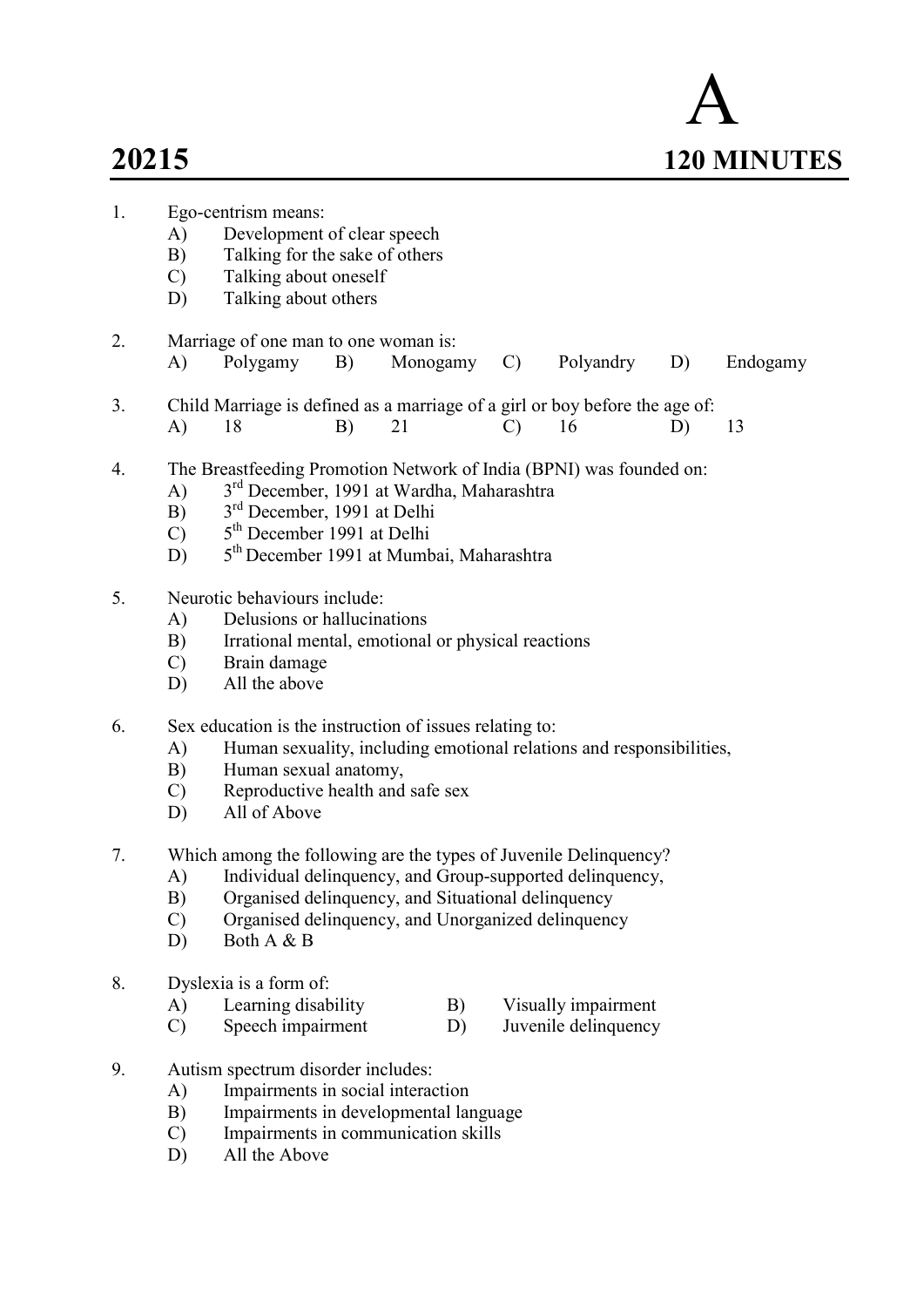- 10. Demography deals with:
	-
- 
- A) Study of population B) Study of community and culture<br>
C) Study of social system D) None of the above  $(C)$  Study of social system D)
- 11. Trivandrum Developmental Screening Chart is based on:
	- A) Principles of Elizabeth Hurlock
	- B) Bayley Scales of Infant and Toddler Development
	- C) Early Learning Observation Rating Scale
	- D) None of the above

#### 12. IPOP stands for:

- A) Integrated policy for older population
- B) Integrated programme for older persons
- C) International programme for older population
- D) Indian programme for older persons

#### 13. Psychoanalytic theory was given by:

- A) Sigmund Freud B) Jean Piaget
- C) Ivan Petrovich Pavlov D) None of the above
- 14. Father of Theory of operant conditioning:
	- A) B. F. Skinner B) Sigmund Freud
	- C) Jean Piaget D) Ivan Petrovich Pavlov

# 15. What is the age of a neonatal?

- A) Birth to 1 month B) Birth to 3 months
- C) One year D) None of the above

16. The medical study of the aging process is called-----.

- A) Anthropology B) Gerontology
- C) Geriatrics D) None of the above
- 17. Polycystic ovary syndrome (PCOS) is a condition when female produces ------.
	- A) Higher-than-normal amounts of Testosterone
	- B) Higher than normal amounts of progesterone
	- C) Lower than normal amounts of Testosterone
	- D) Lower than normal amounts of Progesterone

18. Low birth weight is a term used to describe babies who are born weighing less than -----.

- A) 3000 grams
- B) 2800 grams
- C) 1500 grams
- D) 2,500 grams
- 19. Late childhood period is:
	- A) The period of foundation
	- B) The period of transition
	- C) The period of excellence and pseudo maturity
	- D) None of these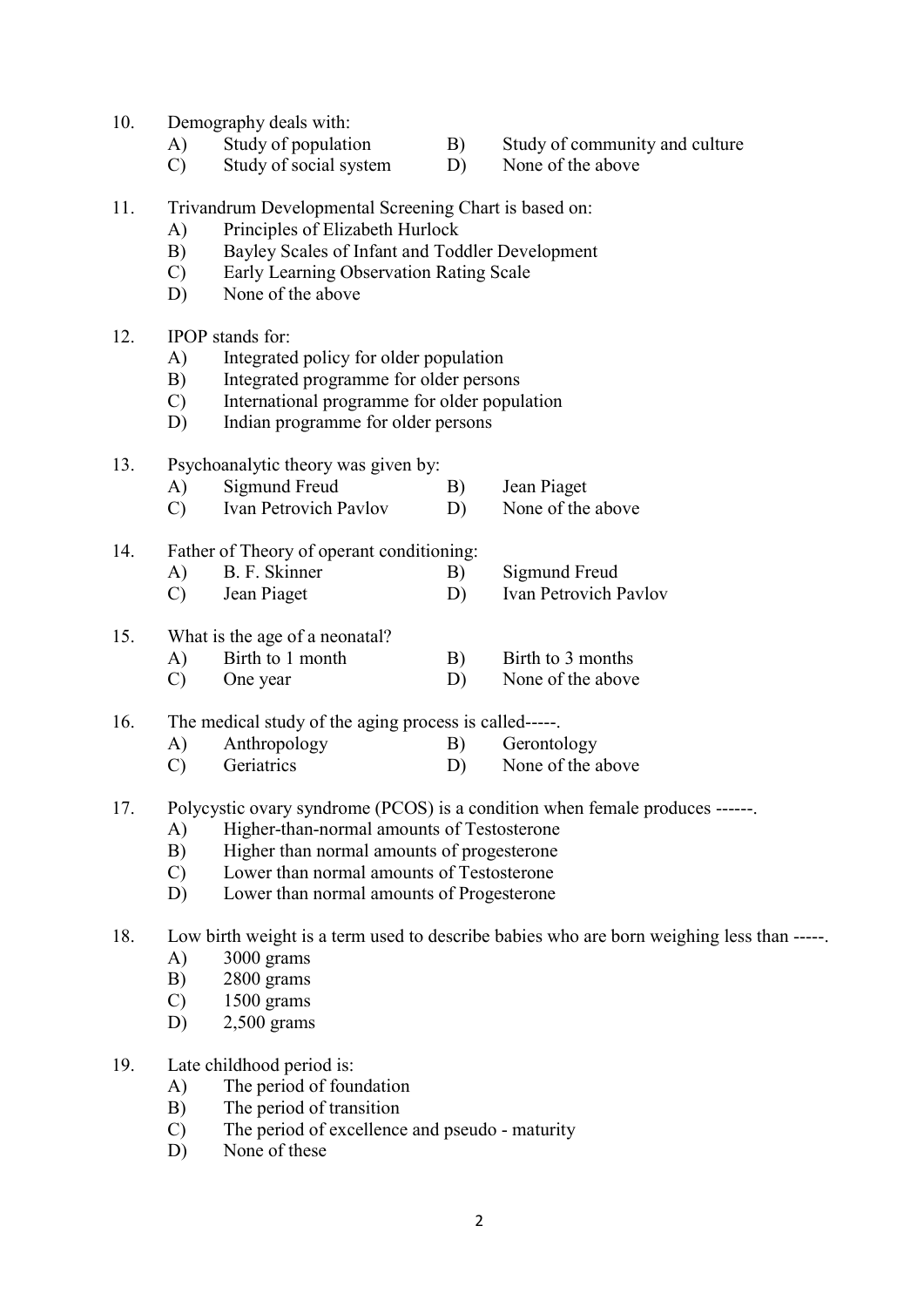20. Dominance of involuntary reflexes over voluntary movements:

- A) Development delay B) Dyslexia<br>
C) Anorexia nervosa D) None of t
- C) Anorexia nervosa D) None of the above

# 21. The glycemic index represents:

- A) The effect a particular food has on the rate and amount of increase in the blood glucose level
- B) The total amount of insulin released in response to food intake
- C) The amount of glucose released into the blood in response to exercise
- D) The amount of stored glycogen in the muscle and liver
- 22. The two tissues in the body that store the most carbohydrates:
	- A) Kidney and liver B) Liver and muscles
	- C) Adipose and muscles D) Muscles and kidney

# 23. Maillard reaction is an example of:

- A) Enzymatic browning B) Non-enzymatic browning
- C) Rancidity D) Reversion

24. National Food security Act, 2013 includes-----.

- A) Mid-Day Meal Scheme B) Green revolution
- C) White revolution D) Save Grain Campaign
- 25. Low Temperature Long Time (LTLT) means---- degrees Fahrenheit and 30 minutes. A) 145 B) 100 C) 80 D) 95

#### 26. The purpose of 'Operation Ruchi,' is:

- A) To restrict the use of chemicals and other harmful ingredients in food articles.
- B) To restrict the use of plastic in the Kerala state
- C) To promote renewable sources to produce energy
- D) To promote organic farming in kerala

# 27. Which is the following not an adulterant of Milk in India? A) Urea B) Vanaspati C) Starch D) None of these

# 28. FSSAI stands for:

- A) Food Standard and Safety Authority of India
- B) Food Standard and Safety Association of India
- C) Food safety and Standard Association of India
- D) Food Safety and Standards Authority of India

# 29. Salmonellosis is caused by-----.

A) Virus B) Bacteria C) Yeast D) Molds

# 30. Deficiency of protein with adequate energy intake:

- A) Marasmus B) Kwashiorkor
- C) Beriberi D) Keshan disease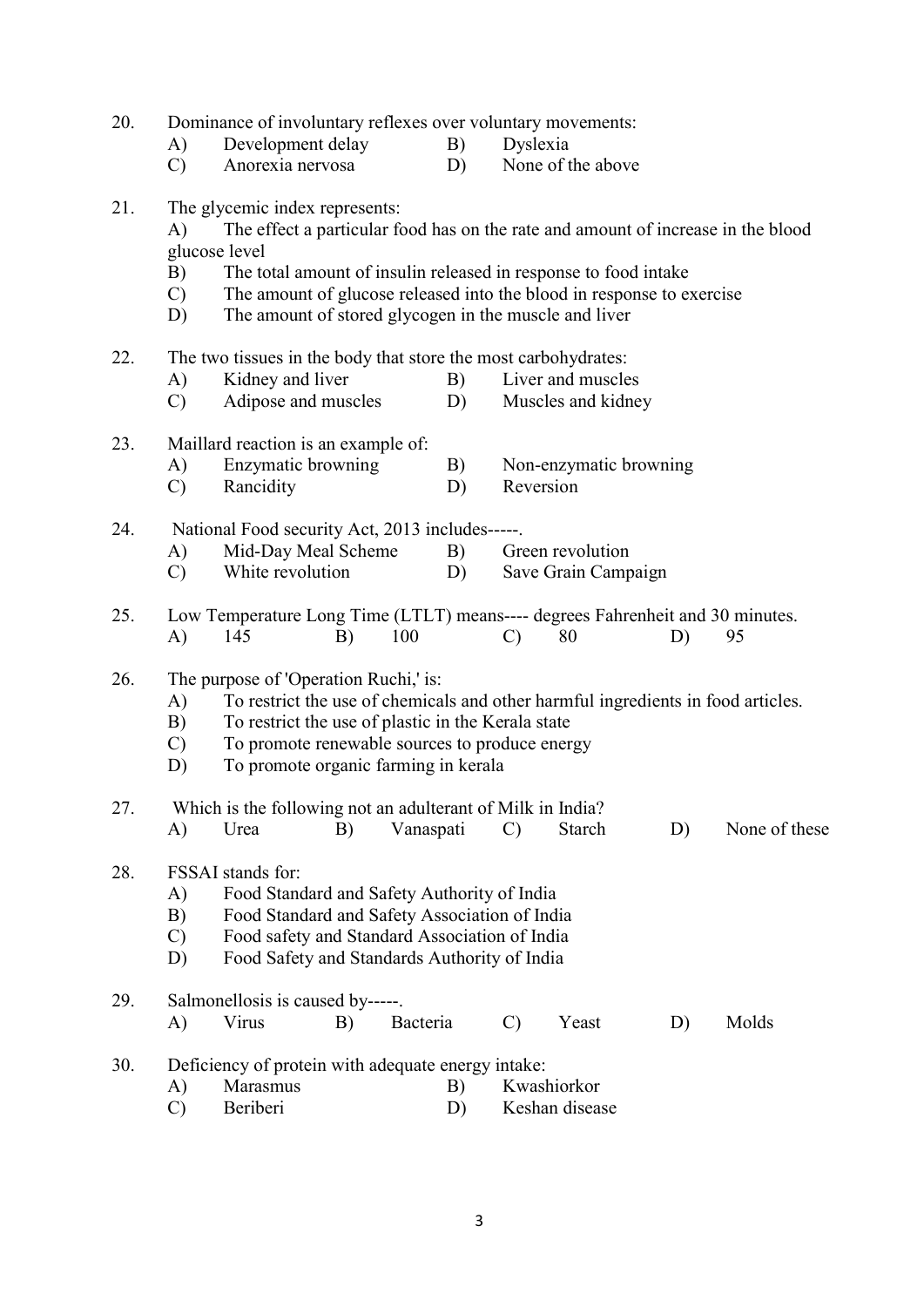| 31. | Dietary Fibre is a type of:                                                                                                      |                                                             |                |                                                                                     |  |  |  |  |  |  |
|-----|----------------------------------------------------------------------------------------------------------------------------------|-------------------------------------------------------------|----------------|-------------------------------------------------------------------------------------|--|--|--|--|--|--|
|     | Protein which can be digested by human body enzymes<br>A)                                                                        |                                                             |                |                                                                                     |  |  |  |  |  |  |
|     | B)                                                                                                                               | Protein which cannot be digested by human body enzymes      |                |                                                                                     |  |  |  |  |  |  |
|     | $\mathcal{C}$                                                                                                                    | Carbohydrate which cannot be digested by human body enzymes |                |                                                                                     |  |  |  |  |  |  |
|     | D)                                                                                                                               | Carbohydrate which can be digested by human body enzymes    |                |                                                                                     |  |  |  |  |  |  |
|     |                                                                                                                                  |                                                             |                |                                                                                     |  |  |  |  |  |  |
| 32. | Deficiency of Copper:                                                                                                            |                                                             |                |                                                                                     |  |  |  |  |  |  |
|     | A)                                                                                                                               | Wilson's disease                                            | Pellagra<br>B) |                                                                                     |  |  |  |  |  |  |
|     | $\mathcal{C}$                                                                                                                    | Xerophthalmia                                               | D)             | All of the above                                                                    |  |  |  |  |  |  |
|     |                                                                                                                                  |                                                             |                |                                                                                     |  |  |  |  |  |  |
| 33. |                                                                                                                                  | Input to calculate BMI:                                     |                |                                                                                     |  |  |  |  |  |  |
|     | A)                                                                                                                               | Height and Weight                                           | B)             | Height, Age, and Weight                                                             |  |  |  |  |  |  |
|     | $\mathcal{C}$                                                                                                                    | Height, Age and Gender                                      | D)             | None of the above                                                                   |  |  |  |  |  |  |
|     |                                                                                                                                  |                                                             |                |                                                                                     |  |  |  |  |  |  |
| 34. | Phytochemicals are compounds that are produced by:                                                                               |                                                             |                |                                                                                     |  |  |  |  |  |  |
|     | A)                                                                                                                               | Chemicals compounds                                         | B)             | Plants                                                                              |  |  |  |  |  |  |
|     | $\mathcal{C}$                                                                                                                    | Animals                                                     | D)             | None of the above                                                                   |  |  |  |  |  |  |
|     |                                                                                                                                  |                                                             |                |                                                                                     |  |  |  |  |  |  |
| 35. |                                                                                                                                  |                                                             |                |                                                                                     |  |  |  |  |  |  |
|     | Additional energy requirement of pregnant mother in the last trimester of pregnancy:<br>500 Kcal/day<br>570 Kcal/day<br>A)<br>B) |                                                             |                |                                                                                     |  |  |  |  |  |  |
|     | $\mathcal{C}$                                                                                                                    | 350 Kcal/day                                                | D)             | 870 Kcal/day                                                                        |  |  |  |  |  |  |
|     |                                                                                                                                  |                                                             |                |                                                                                     |  |  |  |  |  |  |
| 36. |                                                                                                                                  | The principle forms of Parenteral Nutrition are:            |                |                                                                                     |  |  |  |  |  |  |
|     | A)                                                                                                                               | Peripheral and internal                                     | B)             | Peripheral and central                                                              |  |  |  |  |  |  |
|     | $\mathcal{C}$                                                                                                                    | Central and internal                                        | D)             | None of Above                                                                       |  |  |  |  |  |  |
|     |                                                                                                                                  |                                                             |                |                                                                                     |  |  |  |  |  |  |
| 37. |                                                                                                                                  | Low sodium diet is prescribed for:                          |                |                                                                                     |  |  |  |  |  |  |
|     | A)                                                                                                                               | High blood pressure                                         | B)             | Kidney disease                                                                      |  |  |  |  |  |  |
|     | $\mathcal{C}$                                                                                                                    | Both A and B                                                | D)             | None of the above                                                                   |  |  |  |  |  |  |
|     |                                                                                                                                  |                                                             |                |                                                                                     |  |  |  |  |  |  |
| 38. |                                                                                                                                  | Type 1 diabetes results from:                               |                |                                                                                     |  |  |  |  |  |  |
|     | A)                                                                                                                               | Insulin resistance                                          | B)             | Pancreas's failure to produce insulin                                               |  |  |  |  |  |  |
|     | $\mathcal{C}$                                                                                                                    | Both A and B                                                | D)             | None of the above                                                                   |  |  |  |  |  |  |
|     |                                                                                                                                  |                                                             |                |                                                                                     |  |  |  |  |  |  |
| 39. |                                                                                                                                  | Homogenised milk fat globules size is-----.                 |                |                                                                                     |  |  |  |  |  |  |
|     | $A$ ) 2 $\mu$ m                                                                                                                  | $0.001 \mu m$<br>B)                                         |                | $3.3 \mu m$<br>$\mathcal{C}$<br>D)<br>$0.01 \mu m$                                  |  |  |  |  |  |  |
|     |                                                                                                                                  |                                                             |                |                                                                                     |  |  |  |  |  |  |
| 40. |                                                                                                                                  | ------are responsible for the greenish tinge in egg.        |                |                                                                                     |  |  |  |  |  |  |
|     | A)                                                                                                                               | Reaction between $H_2$ and S                                | B)             | <b>Reaction between Proteins</b>                                                    |  |  |  |  |  |  |
|     |                                                                                                                                  | Both A and B                                                |                | None of the above                                                                   |  |  |  |  |  |  |
|     | $\mathcal{C}$                                                                                                                    |                                                             | D)             |                                                                                     |  |  |  |  |  |  |
| 41. |                                                                                                                                  |                                                             |                | The human resources are less tangible and cannot be easily determined. Which of the |  |  |  |  |  |  |
|     |                                                                                                                                  | following statement/s disagree the above view?              |                |                                                                                     |  |  |  |  |  |  |
|     |                                                                                                                                  |                                                             |                | Time and energy are used for achieving the work done and are limited in quantity.   |  |  |  |  |  |  |
|     | i)                                                                                                                               |                                                             |                |                                                                                     |  |  |  |  |  |  |
|     | $\ddot{\mathbf{i}}$                                                                                                              | Abilities and interest are related to self development.     |                |                                                                                     |  |  |  |  |  |  |
|     | Attitude of a person is more tangible than other human resources.<br>$\overline{111}$ )                                          |                                                             |                |                                                                                     |  |  |  |  |  |  |
|     | $(i)$ only<br>$(ii)$ and $(iii)$ only                                                                                            |                                                             |                |                                                                                     |  |  |  |  |  |  |
|     | A)                                                                                                                               |                                                             | B)             |                                                                                     |  |  |  |  |  |  |
|     | $\mathcal{C}$                                                                                                                    | $(i)$ and $(ii)$ only                                       | D)             | $(i)$ , $(ii)$ and $(iii)$                                                          |  |  |  |  |  |  |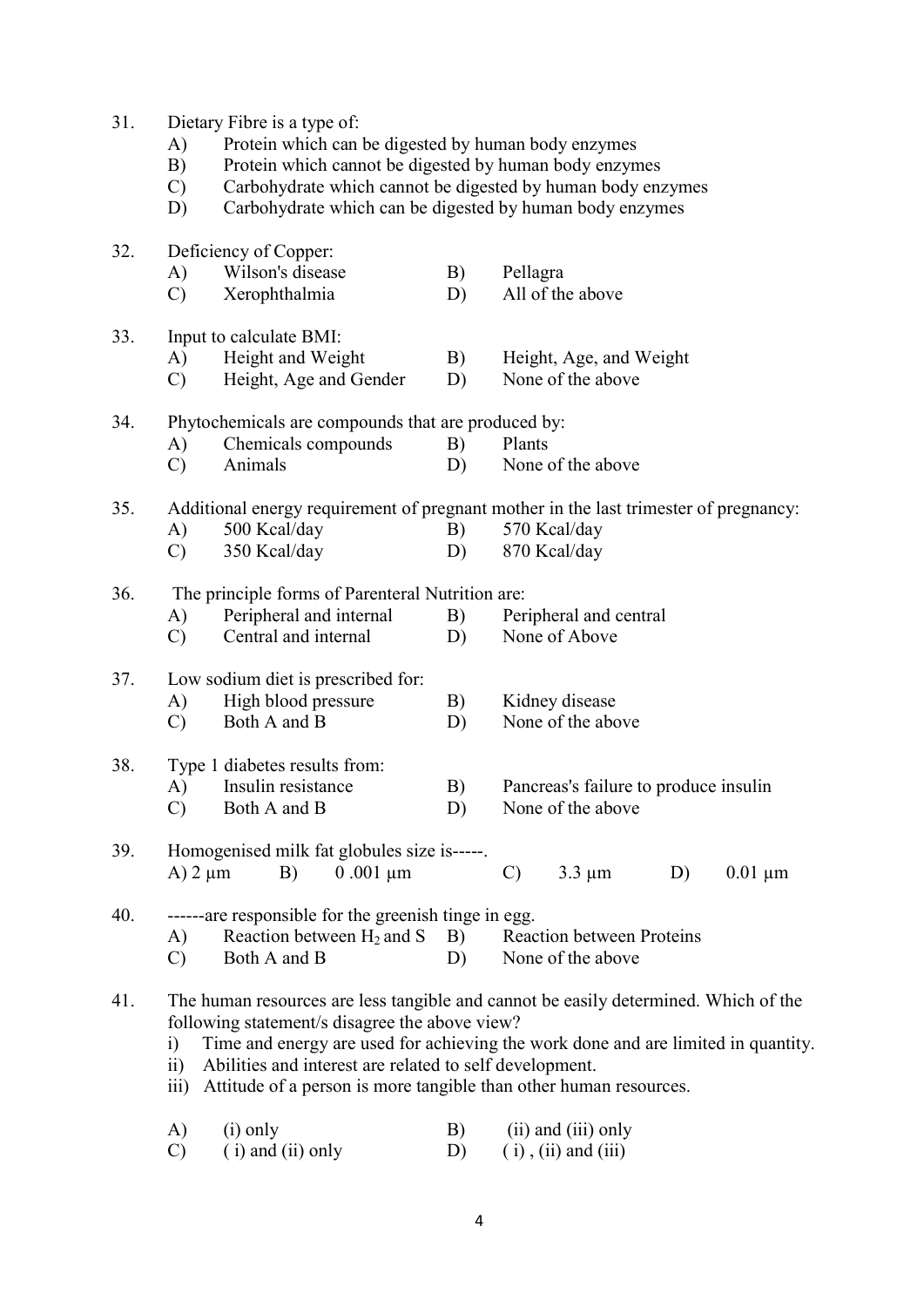| 42. | Global warming is the observed century-scale rise in the -----of the earth's climate system. |                                                                      |    |           |    |               |                                                                                     |    |            |  |  |  |
|-----|----------------------------------------------------------------------------------------------|----------------------------------------------------------------------|----|-----------|----|---------------|-------------------------------------------------------------------------------------|----|------------|--|--|--|
|     | A)                                                                                           | Maximum temperature                                                  |    | B)        |    |               | Minimum temperature                                                                 |    |            |  |  |  |
|     | $\mathcal{C}$                                                                                | Average temperature                                                  |    | D)        |    | pH            |                                                                                     |    |            |  |  |  |
| 43. |                                                                                              | Which of the following is NOT a green house gas?                     |    |           |    |               |                                                                                     |    |            |  |  |  |
|     | A)                                                                                           | Carbon dioxide                                                       |    | B)        |    | Methane       |                                                                                     |    |            |  |  |  |
|     | $\mathcal{C}$                                                                                | Nitrous Oxide                                                        |    | D)        |    |               | Carbon monoxide                                                                     |    |            |  |  |  |
| 44. | UNFCCC stands for:                                                                           |                                                                      |    |           |    |               |                                                                                     |    |            |  |  |  |
|     | A)                                                                                           |                                                                      |    |           |    |               | United Nations Framework Convention on Climate Change                               |    |            |  |  |  |
|     | B)                                                                                           | United Nations Federation Convention on Climate Change               |    |           |    |               |                                                                                     |    |            |  |  |  |
|     | $\mathbf{C}$                                                                                 | United Nations Framework Council on Climate Change                   |    |           |    |               |                                                                                     |    |            |  |  |  |
|     | United Nations Federation Council on Climate Change<br>D)                                    |                                                                      |    |           |    |               |                                                                                     |    |            |  |  |  |
| 45. | Which of the following Green House Gases (GHG's) has the highest atmospheric<br>lifetime?    |                                                                      |    |           |    |               |                                                                                     |    |            |  |  |  |
|     | A)                                                                                           | Carbon tetra fluoride                                                |    |           | B) |               | Nitrous Oxide                                                                       |    |            |  |  |  |
|     | $\mathcal{C}$                                                                                | Methane                                                              |    |           | D) |               | Carbon dioxide                                                                      |    |            |  |  |  |
|     |                                                                                              |                                                                      |    |           |    |               |                                                                                     |    |            |  |  |  |
| 46. |                                                                                              | The green house gas contributed by cattle farming:<br>Methane        |    |           |    | Nitrous oxide |                                                                                     |    |            |  |  |  |
|     | A)                                                                                           | Carbon dioxide                                                       |    | B)        |    |               |                                                                                     |    |            |  |  |  |
|     | $\mathcal{C}$                                                                                |                                                                      |    | D)        |    |               | All the above                                                                       |    |            |  |  |  |
| 47. |                                                                                              | Method of cooking in which most of the heat transfers by conduction: |    |           |    |               |                                                                                     |    |            |  |  |  |
|     | A)                                                                                           | Deep fat frying                                                      |    | B)        |    |               | Shallow frying                                                                      |    |            |  |  |  |
|     | $\mathcal{C}$                                                                                | Grilling                                                             |    |           | D) | Roasting      |                                                                                     |    |            |  |  |  |
| 48. | An additive reported to be linked to hyperactivity in children:                              |                                                                      |    |           |    |               |                                                                                     |    |            |  |  |  |
|     | A)                                                                                           | Sulphur dioxide                                                      |    |           |    |               |                                                                                     |    |            |  |  |  |
|     | B)                                                                                           | Sorbitol                                                             |    |           |    |               |                                                                                     |    |            |  |  |  |
|     | C)                                                                                           | Monosodium glutamate (MSU)                                           |    |           |    |               |                                                                                     |    |            |  |  |  |
|     | D)                                                                                           | Tartrazine                                                           |    |           |    |               |                                                                                     |    |            |  |  |  |
| 49. |                                                                                              | City known as the Manchester of Uttar Pradesh:                       |    |           |    |               |                                                                                     |    |            |  |  |  |
|     | A)                                                                                           | Agra                                                                 | B) | Allahabad |    | $\mathcal{C}$ | Kanpur                                                                              | D) | Lucknow    |  |  |  |
| 50. |                                                                                              | Indian State with highest number of powerlooms:                      |    |           |    |               |                                                                                     |    |            |  |  |  |
|     | A)                                                                                           | Uttar Pradesh B)                                                     |    | Gujarat   |    | $\mathcal{C}$ | Maharashtra                                                                         | D) | Tamil Nadu |  |  |  |
| 51. |                                                                                              | Which traditional textile motif is named after the village?          |    |           |    |               |                                                                                     |    |            |  |  |  |
|     | A)                                                                                           | Chikankari                                                           | B) | Kantha    |    | $\mathcal{C}$ | Rajasthani                                                                          | D) | Pipli      |  |  |  |
| 52. |                                                                                              | Find the most suitable definition of "motif":                        |    |           |    |               |                                                                                     |    |            |  |  |  |
|     | A)                                                                                           |                                                                      |    |           |    |               | It refers to a design or figure that consists of recurring shapes or colours as in  |    |            |  |  |  |
|     |                                                                                              | architecture or decoration.                                          |    |           |    |               |                                                                                     |    |            |  |  |  |
|     | B)                                                                                           |                                                                      |    |           |    |               | It is the movement of a design in a rhythmic pattern so as to obtain emphasis       |    |            |  |  |  |
|     | $\mathcal{C}$                                                                                |                                                                      |    |           |    |               | It is a creative activity, such as painting, music, literature and dance.           |    |            |  |  |  |
|     | D)                                                                                           |                                                                      |    |           |    |               | It refers to a visual art form such as painting or sculpture, producing works to be |    |            |  |  |  |

5

appreciated primarily for their beauty or emotional power.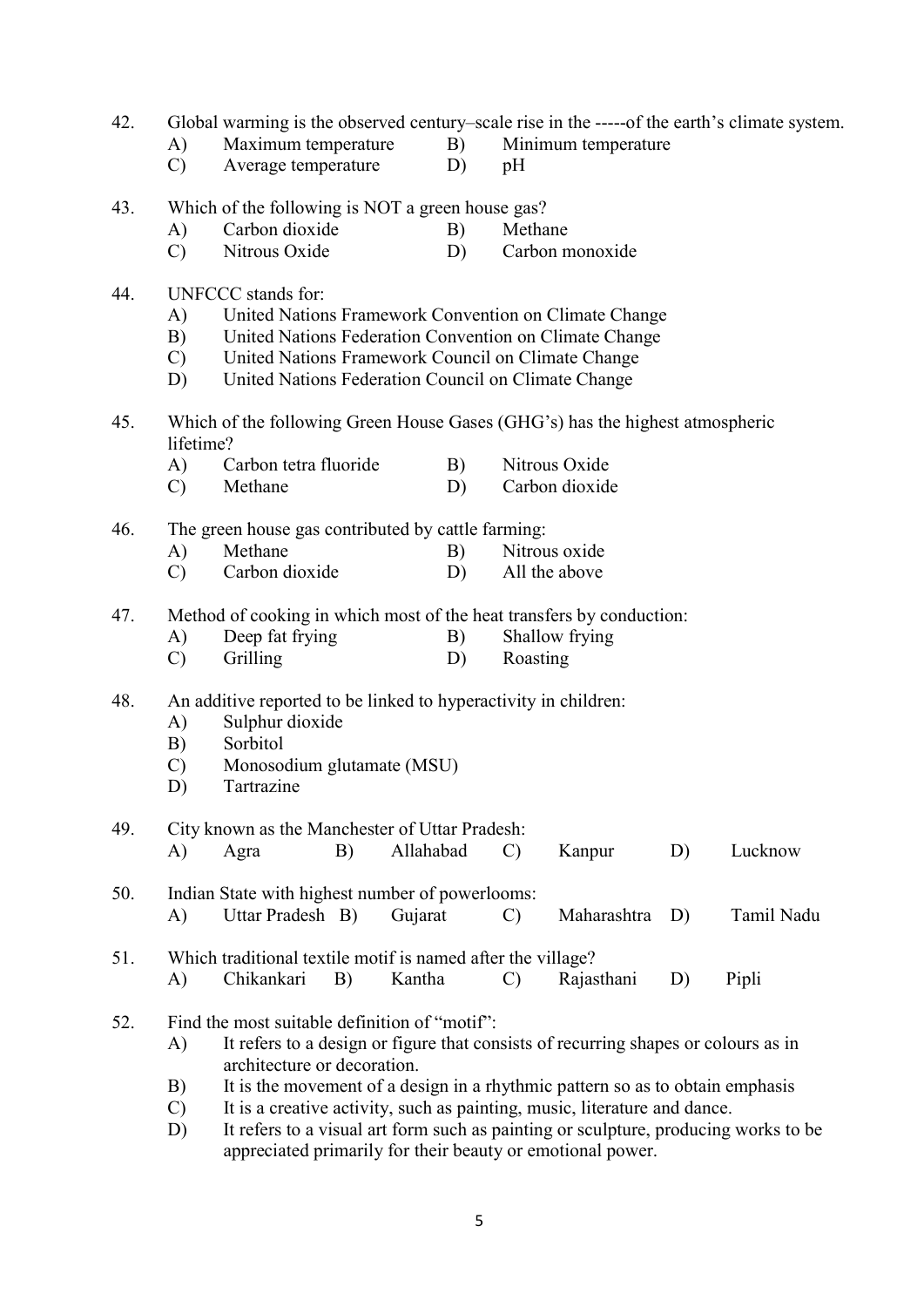| 53. | A)                              | Cross stitch                                                                                                                                                                                                                      | <b>B</b> )                                                                              | Most common stitch used to outline elements of embroidery:<br>Running<br>$\mathcal{C}$<br>Stem stitch<br>D) |                                      |                                                 |                    | Double running |             |
|-----|---------------------------------|-----------------------------------------------------------------------------------------------------------------------------------------------------------------------------------------------------------------------------------|-----------------------------------------------------------------------------------------|-------------------------------------------------------------------------------------------------------------|--------------------------------------|-------------------------------------------------|--------------------|----------------|-------------|
| 54. | A)<br>$\mathcal{C}$             | Stitch used as a filler for smaller elements of an embroidery motif:<br>B)<br>Satin<br>Kensington stitch<br>D)                                                                                                                    |                                                                                         |                                                                                                             | Long and short stitch<br>Herringbone |                                                 |                    |                |             |
| 55. | A)<br>$\mathcal{C}$             | Mille fleur<br>Lazy Daisy                                                                                                                                                                                                         | A type of looped stitch used to create dainty flower petal is called -----.<br>B)<br>D) |                                                                                                             | Blanket<br>Running stitch            |                                                 |                    |                |             |
| 56. | A)                              | ------is a famous embroidery of Punjab.<br>Phulkari                                                                                                                                                                               | B)                                                                                      | Kasuti                                                                                                      |                                      | $\mathcal{C}$                                   | Kutch              | D)             | Kathiawal   |
| 57. | A)<br>$\mathcal{C}$             | Rumal is a -----.<br>B)<br><b>Blouse</b><br>Kameez<br>D)                                                                                                                                                                          |                                                                                         |                                                                                                             | Handkerchief<br>Saree                |                                                 |                    |                |             |
| 58. | A)                              | Embroidery thread strand usually contains----- skins of thread.<br>5                                                                                                                                                              | B)                                                                                      | 6                                                                                                           |                                      | $\mathcal{C}$                                   | 7                  | D)             | 8           |
| 59. | A)                              | Name a leaf fibre:<br>Ramic                                                                                                                                                                                                       | B)                                                                                      | Flax                                                                                                        |                                      | $\mathcal{C}$                                   | <b>Sisal</b>       | D)             | Banana      |
| 60. | A)<br>$\mathcal{C}$             | Fibre that can be produced using melt spinning technology:<br>Lyocell<br>B)<br>Cuprammonium Rayon<br>D)                                                                                                                           |                                                                                         |                                                                                                             |                                      | Viscose                                         | Poly acrylonitrile |                |             |
| 61. | A)<br>$\mathcal{C}$             | Singeing of Polyester is carried out to-<br>Improve dye uptake<br>Improve resistance                                                                                                                                              |                                                                                         |                                                                                                             | B)<br>D)                             | Reduce pilling<br>Reduce dimensional stability. |                    |                |             |
| 62. | A)<br>B)<br>$\mathcal{C}$<br>D) | Which of the following statement is NOT True?<br>Jute is a multi-cellular fibre.<br>The density of PET is more than that of cotton.<br>Viscose is a regenerated cellulosic fibre.<br>Caprolactum is the raw material for Nylon 6. |                                                                                         |                                                                                                             |                                      |                                                 |                    |                |             |
| 63. | A)                              | The length of lap feed per combing cycle in cotton combing is-----<br>$1mm-3mm$                                                                                                                                                   | B)                                                                                      | $4$ mm - 6mm                                                                                                |                                      | $\mathcal{C}$                                   | $7$ mm- $9$ mm     | D)             | $10mm-12mm$ |
| 64. | A)                              | The most difficult weave to produce in jacquard is-----.<br>Plain                                                                                                                                                                 | B)                                                                                      | Twill                                                                                                       |                                      | $\mathcal{C}$                                   | Satin              | D)             | Sateen      |
| 65. | A)                              | An assumption or statement made at the start of an investigation:<br>Felt need                                                                                                                                                    | B)                                                                                      | Value                                                                                                       |                                      | $\mathcal{C}$                                   | Goal               | D)             | Hypothesis  |
| 66. | A)<br>$\mathcal{C}$             | A Co-operative situation where two or more participants share a common goal:<br>Co-ordination<br>Hypothesis                                                                                                                       |                                                                                         |                                                                                                             | B)<br>D)                             | Supervision                                     | Group thinking     |                |             |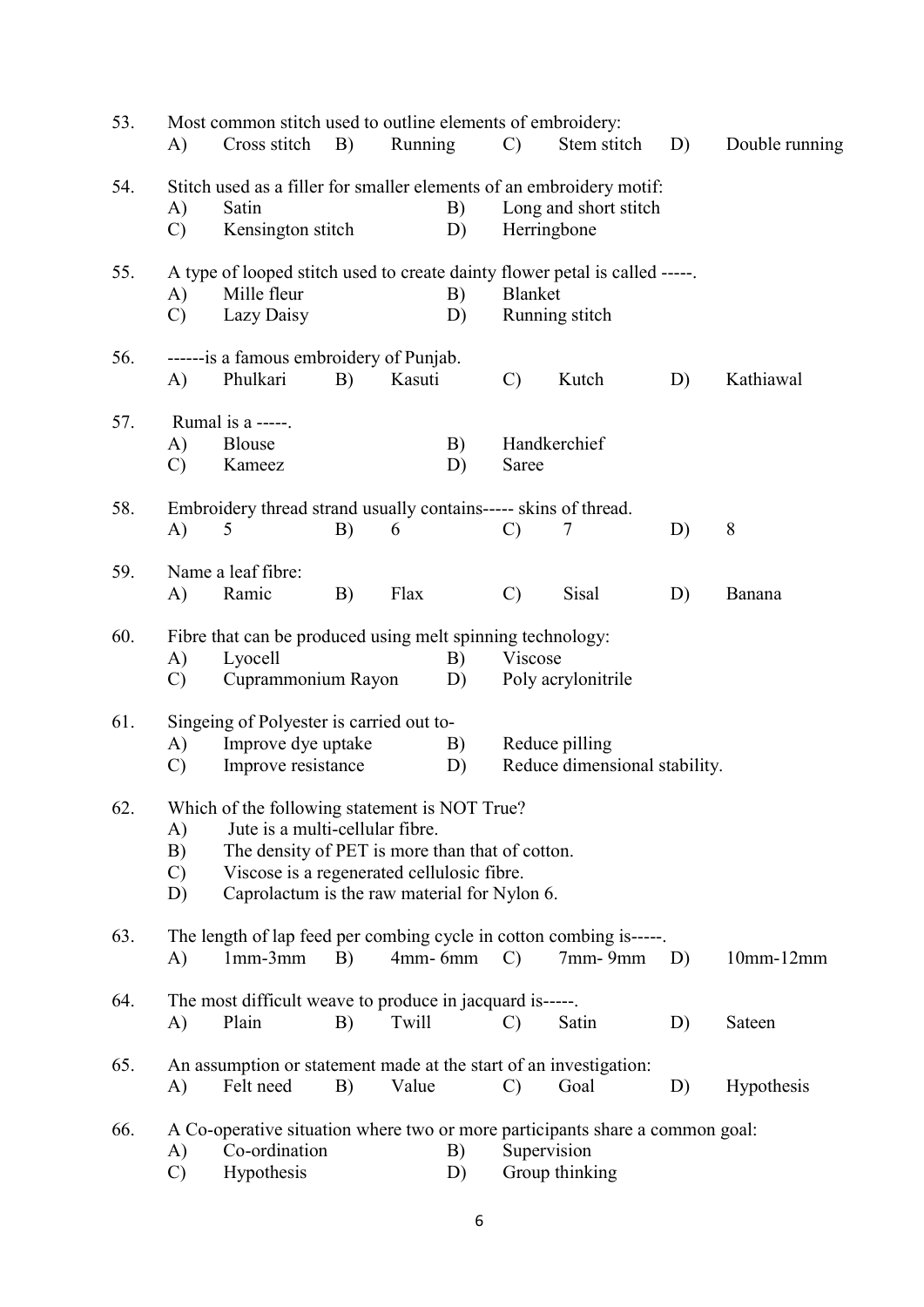| 67. | Discoloured part of a fleece is referred to as: |                                                         |    |               |                                                                                     |  |
|-----|-------------------------------------------------|---------------------------------------------------------|----|---------------|-------------------------------------------------------------------------------------|--|
|     | A)                                              | Lamb's wool                                             |    | B)            | Pulled wool                                                                         |  |
|     | $\mathcal{C}$                                   | Taglocks                                                |    | D)            | Hogget wool                                                                         |  |
| 68. |                                                 |                                                         |    |               | The process of burning protruding fibres to deliver a smooth fabric in the surface: |  |
|     | A)                                              | Singeing                                                |    | B)            | Bleaching                                                                           |  |
|     | $\mathcal{C}$                                   | Shearing                                                |    | D)            | Cropping                                                                            |  |
| 69. |                                                 | Match the following:<br>A                               |    | B             |                                                                                     |  |
|     | $\ddot{i}$                                      | Pulled wool                                             | a) |               | 12-14 months                                                                        |  |
|     | $\overline{ii}$ )                               | Hogget wool                                             | b) | $> 14$ months |                                                                                     |  |
|     | $\overline{\text{iii}}$                         | Cotty wool                                              | c) | poor grade    |                                                                                     |  |
|     | iv)                                             | wether wool                                             | d) |               | slaughtered sheep                                                                   |  |
|     | A)                                              | $i-d; ii-a; iii-c; iv-b$                                |    | B)            | i- c; ii-b; iii-d; iv-a                                                             |  |
|     | $\mathcal{C}$                                   | i-b; ii-c; iii-a; iv-d                                  |    | D)            | i-b; ii-a; iii-d; iv-c                                                              |  |
| 70. |                                                 | Match the types of printing:                            |    |               |                                                                                     |  |
|     |                                                 | $\mathbf{A}$                                            |    |               | B                                                                                   |  |
|     | $\ddot{i}$                                      | Roller printing                                         |    | a)            | Drop on demand                                                                      |  |
|     | $\overline{ii}$                                 | Screen printing                                         |    | b)            | Grayed effect                                                                       |  |
|     | iii)                                            | Ink jet                                                 |    | $\mathbf{c})$ | <b>Blanket</b>                                                                      |  |
|     | iv)                                             | Warp printing                                           |    | $\mathbf{d}$  | Rotary                                                                              |  |
|     |                                                 |                                                         |    |               |                                                                                     |  |
|     | A)                                              | i-b; ii-c; iii-d; iv-a                                  |    | B)            | $i-c$ ; $i$ <i>i</i> -d; $i$ <i>ii</i> -b; $iv-a$                                   |  |
|     | $\mathcal{C}$                                   | $i-c$ ; $i\overline{i}$ -b; $i\overline{i}$ -d; $iv$ -a |    | D)            | $i-c$ ; ii-d; iii-a; iv-b                                                           |  |
| 71. |                                                 | The fibre from petroleum are known as:                  |    |               |                                                                                     |  |
|     | A)                                              | Natural                                                 |    | B)            | Synthetic                                                                           |  |
|     | $\mathcal{C}$                                   | Dirty                                                   |    | D)            | Artificial                                                                          |  |
| 72. |                                                 | The standard diameter of Cotton:                        |    |               |                                                                                     |  |
|     | A)                                              | 10-65 microns                                           |    | B)            | 11-22 microns                                                                       |  |
|     | $\mathcal{C}$                                   | 6-12 microns                                            |    | D)            | 200 microns                                                                         |  |
|     |                                                 |                                                         |    |               |                                                                                     |  |

- 73. A participatory process of social change in a society intended to bring about both social and material advancement (including greater equality, freedom and other valued qualities) for the majority of people through gaining greater control over their environments.
	- A) Social change
	- B) Social stratification
	- C) Development Communication<br>D) Programme planning
	- Programme planning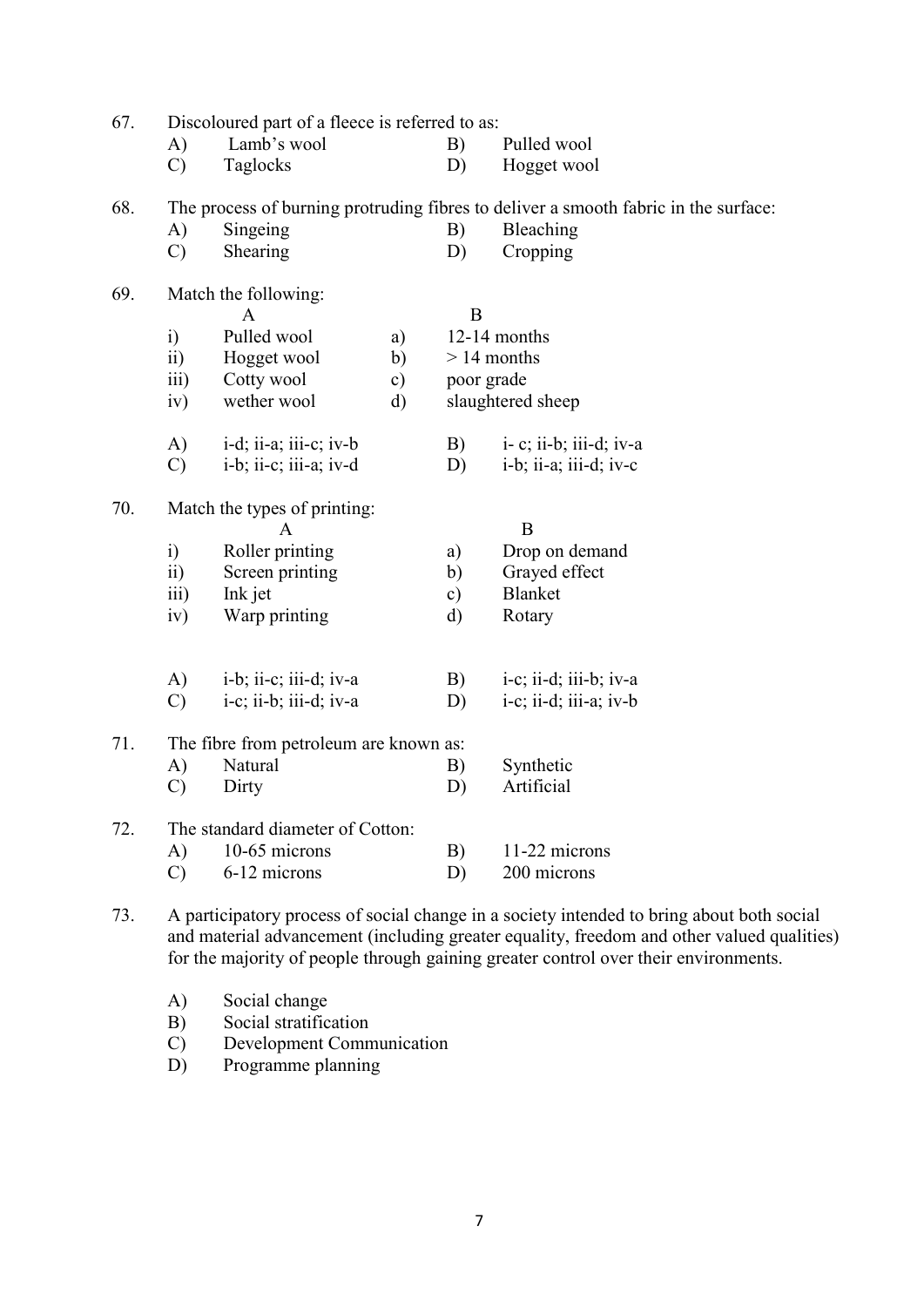- 74. Which of the following is/are NOT TRUE about audio visual aids?
	- i) Students can learn better when they are motivated properly through different teaching aids.
	- ii) They provide complete example for conceptual thinking.
	- iii) They helps to increase the vocabulary of the students more effectively.
	- iv) They can substitute the instructor with the same retention level.
	- A) All are true
	- B) i), iii) are true and ii) and iv) are false
	- $(C)$  i), ii) and iii) are true and iv) is false
	- D) i), iii) and iv) are true and ii) is false.
- 75. Which among the following does NOT serve as the purpose of development communication?
	- i) creating a participatory communication environment that not only gives room for the expression of diverse ideas on societal developmental concerns.
	- ii) strengthening the flow of public information and opportunities of public dialogue on development policies and programmes.
	- iii) producing and disseminating information content that reflects as well as responds to the local values and information needs of the people at the grassroots level.

|  | 1, 111 and 1y are correct. |  | 1.11.111 are correct and <u>IV</u> is incorrect |
|--|----------------------------|--|-------------------------------------------------|
|--|----------------------------|--|-------------------------------------------------|

C) except i) all are incorrect D) All are correct

# 76. Who coined the term "Development Communication"?

| A) | Nora Quebral | Leagens       |
|----|--------------|---------------|
|    | Westley      | Elwood Shanon |

# 77. Identify the following models of communication.

|     | A                                                                                                                                                                                                              |                                                                                         |    |                                                                |               |                                                                                                          |  |                                                                       | B             |  |  |
|-----|----------------------------------------------------------------------------------------------------------------------------------------------------------------------------------------------------------------|-----------------------------------------------------------------------------------------|----|----------------------------------------------------------------|---------------|----------------------------------------------------------------------------------------------------------|--|-----------------------------------------------------------------------|---------------|--|--|
|     | Information, Transmitter, Channel, Receiver, Destination<br>1)<br>ii) Sender-Message-Channel-Receiver<br>iii) Source, Encoder, Signal, Decoder, Destination<br>iv) Source, Message, Channel, Receiver, Effects |                                                                                         |    |                                                                |               |                                                                                                          |  | David Berlo<br>Shanon and Weaver<br>Rogers and Shoemaker<br>Schramann |               |  |  |
|     | A)<br>$\mathcal{C}$                                                                                                                                                                                            | $i-b$ ; ii-c; iii-d; iv-a<br>i-c; ii-a; iii-b; iv-d                                     |    | B)<br>D)                                                       |               | $i-b$ ; $i\overline{i}$ -a; $i\overline{i}i$ -d; $i\overline{v}$ -c<br>$i-d$ ; $ii-b$ ; $iii-a$ ; $iv-c$ |  |                                                                       |               |  |  |
| 78. | A)                                                                                                                                                                                                             | 1970                                                                                    | B) | Operation flood was successfully launched in the year:<br>1958 | $\mathcal{C}$ | 1980                                                                                                     |  | D)                                                                    | 1982          |  |  |
| 79. | A)                                                                                                                                                                                                             | 2013                                                                                    | B) | Swachh Bharat Mission was launched in India in:<br>2014        | $\mathcal{C}$ | 2015                                                                                                     |  | D)                                                                    | 2016          |  |  |
| 80. | A)                                                                                                                                                                                                             | 2015                                                                                    | B) | The year of deadline for the completion of PMGSY:<br>2017      | $\mathcal{C}$ | 2019                                                                                                     |  | D)                                                                    | 2016          |  |  |
| 81. |                                                                                                                                                                                                                | Which of the following organisation looks after the credit needs of the agriculture and |    |                                                                |               |                                                                                                          |  |                                                                       |               |  |  |
|     | A)                                                                                                                                                                                                             | rural development in India?<br><b>IDBI</b>                                              | B) | <b>NABARD</b>                                                  | $\mathcal{C}$ | <b>ICAR</b>                                                                                              |  | D)                                                                    | <b>CAPART</b> |  |  |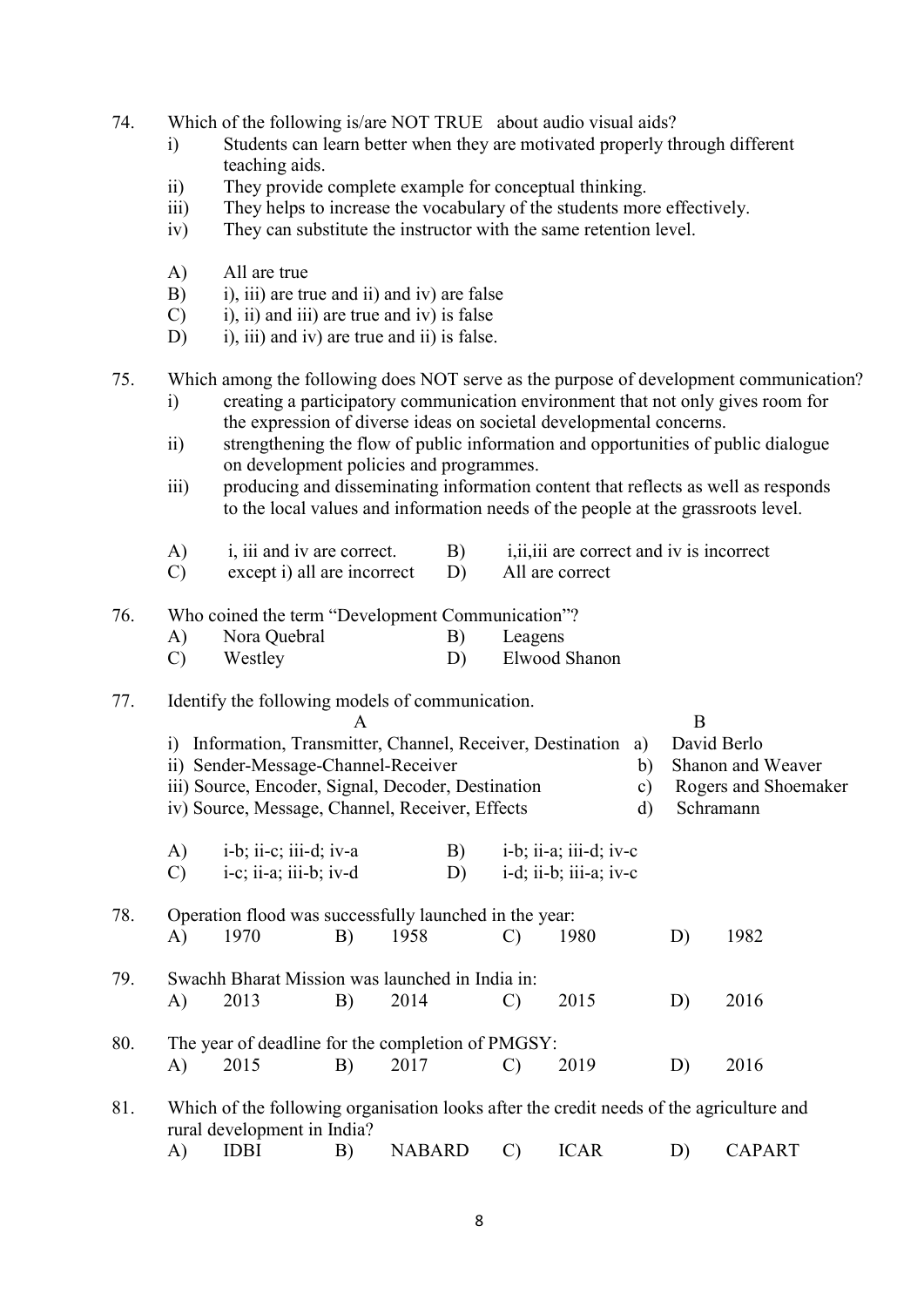| 82. | Fill the missing criteria for effective learning.<br>Goals > Motivation > Environment > Readiness > Prior learning >------                                                                             |                                                                                                                                                                                                                                                           |    |             |                                                  |               |                                                  |    |            |  |
|-----|--------------------------------------------------------------------------------------------------------------------------------------------------------------------------------------------------------|-----------------------------------------------------------------------------------------------------------------------------------------------------------------------------------------------------------------------------------------------------------|----|-------------|--------------------------------------------------|---------------|--------------------------------------------------|----|------------|--|
|     | A)<br>$\mathcal{C}$                                                                                                                                                                                    | Aptitude<br>Subject matter                                                                                                                                                                                                                                |    |             | B)<br>D)                                         | Desire        | Understanding                                    |    |            |  |
| 83. | i)<br>$\ddot{\mathbf{i}}$                                                                                                                                                                              | Match and identify the following:<br>A<br><b>Ashok Mehta Committee</b><br>G.V.K Rao Committee                                                                                                                                                             |    |             | B<br>a) Poverty alleviation<br>b) Gram Panchayat |               |                                                  |    |            |  |
|     | $\overline{111}$ )<br>iv)                                                                                                                                                                              | Balwantrai Mehta Committee<br>Singhavi Committee                                                                                                                                                                                                          |    |             | c) 2-tier system<br>d) 3-tier system             |               |                                                  |    |            |  |
|     | A)<br>$\mathcal{C}$                                                                                                                                                                                    | $i-b$ ; ii-c; iii-d; iv-a<br>$i-c$ ; ii-a; iii-d; iv-b                                                                                                                                                                                                    |    |             | B)<br>D)                                         |               | i-b; ii-d; iii-a; iv-c<br>i-c; ii-a; iii-b; iv-d |    |            |  |
| 84. | A)<br>$\mathcal{C}$                                                                                                                                                                                    | Identify the initiatives of the Ministry of women and child development:<br><b>ICDS</b><br>Poshan Abhiyan                                                                                                                                                 |    |             | B)<br>D)                                         |               | Kishori Shakthi Yojana<br>All the above          |    |            |  |
| 85. | $\bf{A}$                                                                                                                                                                                               | A state without Panchayati raj system in India:<br>Meghalaya                                                                                                                                                                                              | B) |             | West Bengal C)                                   |               | Delhi                                            | D) | Odisha     |  |
| 86. | A)<br>B)<br>$\mathcal{C}$<br>D)                                                                                                                                                                        | Identify the wrong statement regarding Pradhan Mantri Kaushal Vikas Yojana:<br>It was launched on July 2015<br>Provides quality skill training<br>It is an initiative under the Ministry of Rural Development<br>Launched by Prime Minister Narendra Modi |    |             |                                                  |               |                                                  |    |            |  |
| 87. | A)                                                                                                                                                                                                     | Which among the following programme is renamed as Deendayal Antayodaya Yojana?<br><b>PMGSY</b>                                                                                                                                                            | B) | <b>NSAP</b> |                                                  | $\mathcal{C}$ | <b>NRLM</b>                                      | D) | <b>IAY</b> |  |
| 88. | A)<br>B)<br>$\mathcal{C}$<br>D)                                                                                                                                                                        | The campaign behind Gram Swaraj Abhiyan propagated by the Prime Minister<br>Narendra Modi is:<br>Beti Bechao Beti Padao<br>SabkaSath, SabkaGaon, SabkaVikas<br>Jaham Soch Hey Vaham Swach Hey<br>Pareeksha PeCharcha                                      |    |             |                                                  |               |                                                  |    |            |  |
| 89. | A)<br>$\mathcal{C}$                                                                                                                                                                                    | The first and foremost goal among the Sustainable Development Goal's (SDG's) of UN:<br>Zero Hunger<br>No poverty                                                                                                                                          |    |             | B)<br>D)                                         |               | Good health and Well being<br>Gender equality    |    |            |  |
| 90. | MGNREGA aims to:<br>Enhance livelihood security in rural area<br>A)<br>Provides unskilled manual work<br>B)<br>100 days of wage employment in a financial year<br>$\mathcal{C}$<br>All the above<br>D) |                                                                                                                                                                                                                                                           |    |             |                                                  |               |                                                  |    |            |  |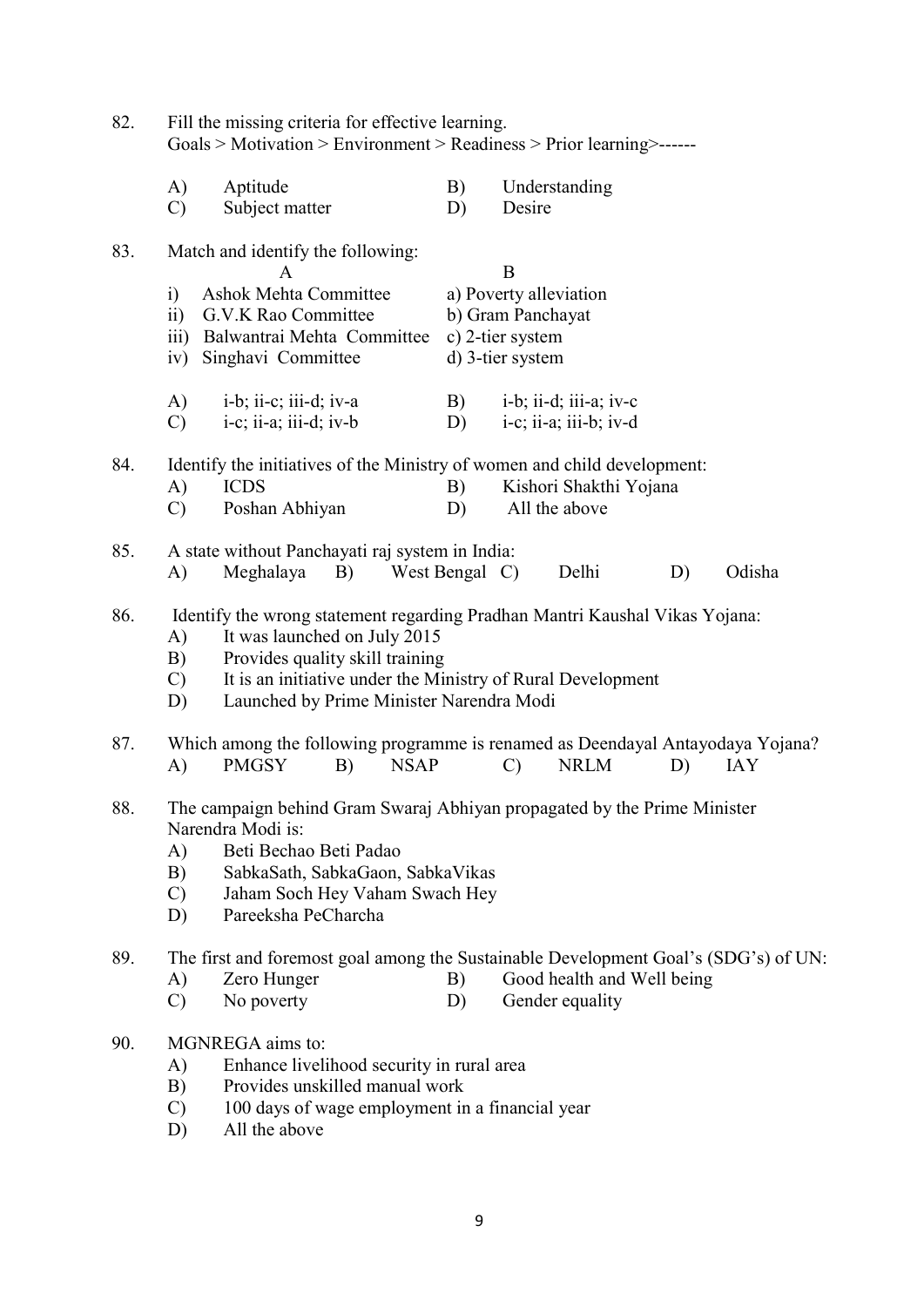- 91. The main purpose of research in education is to:
	- A) Help in the personal growth of an individual
	- B) Help the candidate to become an eminent educationist
	- C) Increase job prospects of an individual
	- D) Increase social status of an individual
- 92. Type I error occurs if:
	- A) The null hypothesis is rejected even though it is true
	- B) The null hypothesis is accepted even though it is false
	- C) Both the null hypothesis as well as alternative hypothesis are rejected
	- D) None of the above
- 93. Name the most appropriate sampling when the samples are of finite size:
	- A) Systematic B) Snow ball C) Cluster D) Random
- 94. Research and Development is an integral part in the index of development of a country. Which of the following reasons are true with regards to this statement?
	- i) Because R&D reflect the true economic and social conditions prevailing in a country
	- ii) Because R&D targets the human development
	- iii) Because R&D can improve the standard of living of the people in a country
	- iv) Because R& D gives more employment to many people in a country
	- A) All are true
	- B) i; ii; iii are true and iv is indirectly correlated
	- C) i; iii and iv are true and ii is false
	- D) None of the statements are applicable to the statement.
- 95. The research that deals with the longitudinal approach
	- A) Pilot studies B) Case studies C) Short term D) Long term
- 96. Which of the following statement regarding hypothesis is/are true?
	- A) Hypothesis relates variables to constants
	- B) Hypothesis relates constants to constants
	- C) Hypothesis relates constants to variables
	- D) Hypothesis relates variables to variables

### 97. Which of the following is best suitable for 'Action Research'?

- A) It is an applied research B) It is a population research
- C) It is a laboratory research D) It is a quantitative study
- 98. Cross cultural studies are examples of -----.
	- A) Action research B) Longitudinal studies
	- C) Experimental research D) Comparative design
- 99. Cohort study is the study of a;
	- A) Population over a long period of time.
	- B) Population for a short period of time.
	- C) Both A and B
	- D) None of these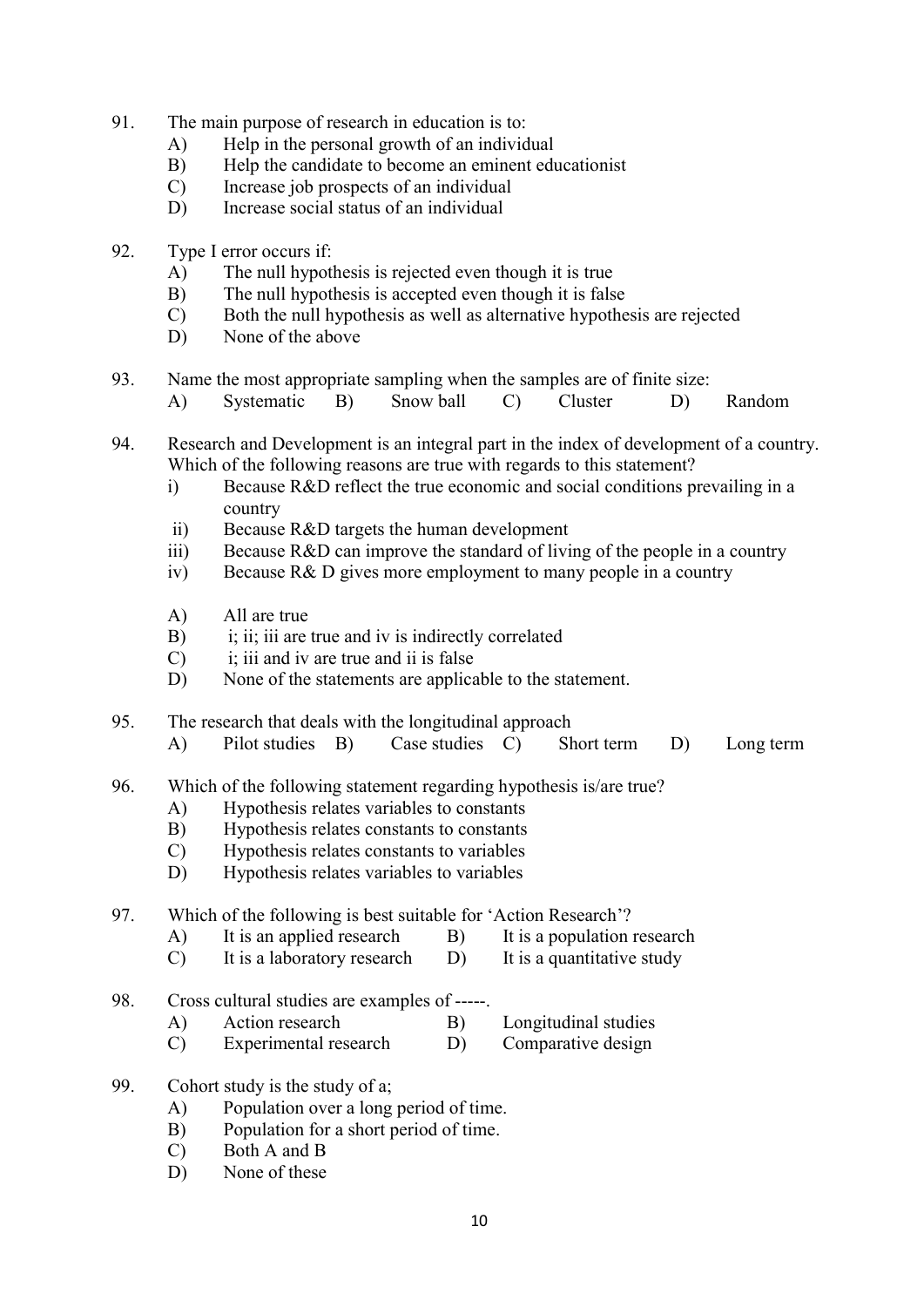- 100. In an experimental study, the dependent variable is:
	- A) The one that is not manipulated and in which any changes are observed
	- B) The one that is manipulated in order to observe any effects on the other.
	- C) A measure of the extent to which personal values affect research
	- D) A paradoxical concept whose meaning depends on how you define it
- 101. On what conditions can a study be called reliable?
	- A) If the findings of the study can be generalised to social settings.
	- B) A clearly stated methodology to replicate.
	- C) The measures designed for the study are stable on different occasions.
	- D) When it is carried out by a trust worthy person.
- 102. Analysis of variance is used to test:
	- A) Equality of more than two proportions
	- B) Equality of correlations
	- C) Equality of more than two means
	- D) All the above
- 103. Which of the following is TRUE of studies conducted under laboratory conditions?
	- A) Occur under actual environmental conditions
	- B) Simulate the environmental conditions
	- C) Dependent variable naturally occurs
	- D) Facilitate measurement of variables of interest
- 104. A simulation is a condition that is designed to:
	- A) Occur under the real environmental conditions
	- B) Imitate reality
	- C) Facilitate measurement
	- D) Control the unforeseen
- 105. If the population is heterogeneous, the better random sampling method is:
	- A) Snow ball sampling B) Simple random sampling
	- C) Systematic sampling D) Stratified random sampling
- 106. Which of the following is NOT an example of monitoring study?
	- A) Telephone interview
	- B) Counting traffic at an intersection
	- C) Mystery shopping in a competitors shop
	- D) Documenting the interactions of a customer and a call centre.
- 107. Which of the following is a relative measure of dispersion?
	- A) Mean deviation B) Range
	- C) Standard deviation D) Coefficient of variation
- 108. The study in which the conditions of the system or a process are replicated:
	- A) Laboratory study B) Field study
	- C) Simulation D) Surveys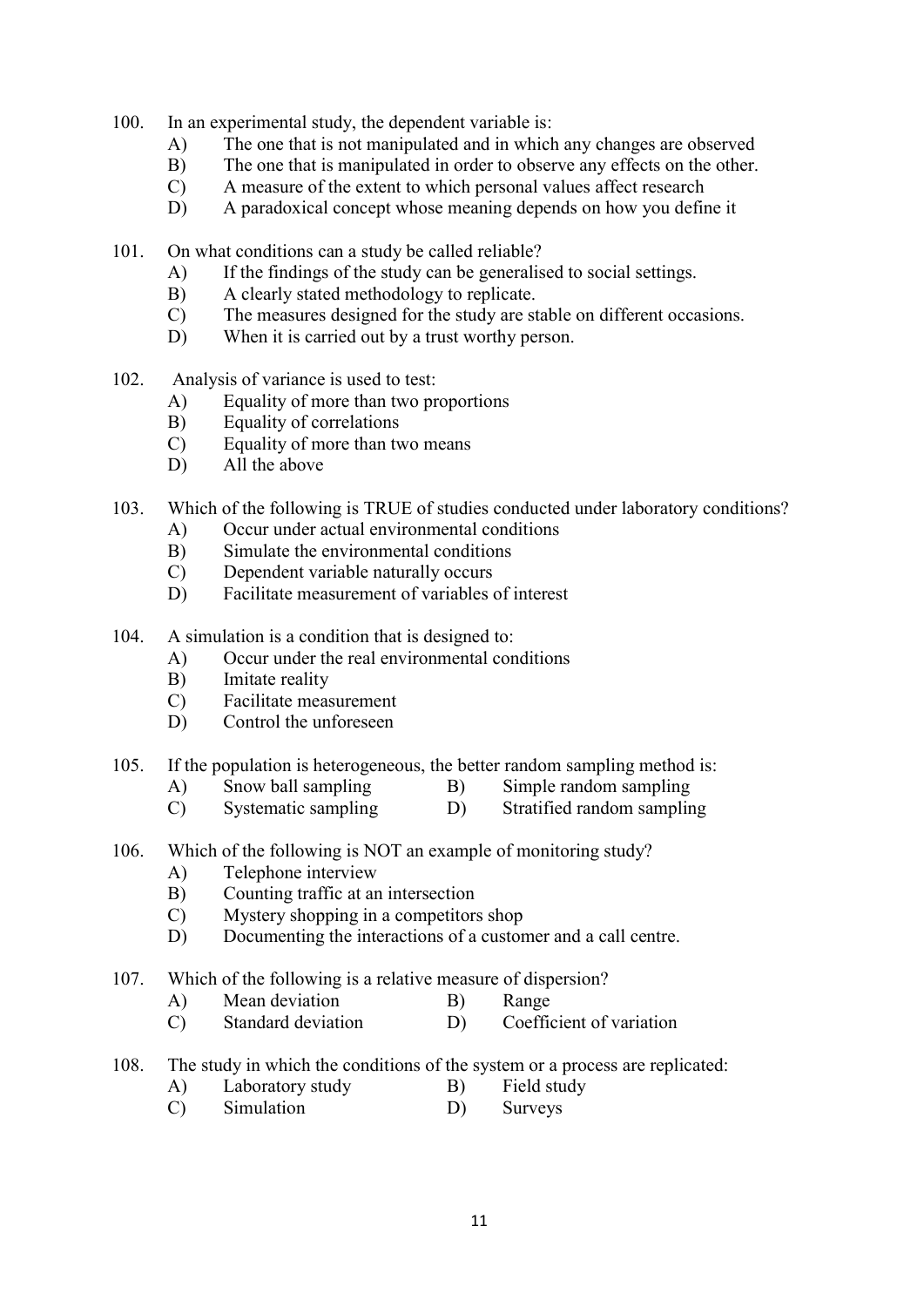|  | 109. The study of the use of space is called: |  |  |                                                        |
|--|-----------------------------------------------|--|--|--------------------------------------------------------|
|  |                                               |  |  | A) Proxemics B) Kinesics C) Linguistics D) Methodology |

| 110. | An experience survey is a type of: |  |
|------|------------------------------------|--|
|      |                                    |  |

- A) Survey B) Monitoring study
- C) Interview D) Observation

111. The fibre that promotes and enhances biodiversity and biological cycles:

- A) Rayon B) Organic cotton
- C) Polyester D) Acetate
- 112. Which among the following is true?
	- A) Modular homes are permanent structures.
	- B) Modular and manufactured homes are the same.
	- C) Modular homes can be moved from one location to another.
	- D) Modular homes need not conform to the building codes and guidelines of traditional homes.
- 113. Which of the following is not true about intervention studies?
	- A) There is no chance of ethical issues
	- B) We can ensure the 'cause' precedes effect
	- C) We can ensure that possible confounding factors do not confuse the result
	- D) We can ensure that treatments are compared effectively
- 114. The denominator in calculating infant mortality rate is:
	- A) Total number of infants
	- B) Number of deaths of infants
	- C) Total number of pregnancies
	- D) Number of live births
- 115. Phytochemical present in tea:
	- A) Catechin B) Epigallocatechin
	- C) Epicatechingallate D) All the above
- 116. A specialist work of writing on a single subject or an aspect of a subject, usually by a single author:
	- A) Scientific report B) Monograph
	- C) Review paper D) Abstract
- 117. Ponderal Index is used to -----.
	- i. find out childhood ailments.
	- ii. Classify SGA babies
	- iii, categorise babies based on their length and weight.
	- iv: detect intellectual ability in children
	- A) i and ii are correct B) ii and iii are correct
	- C) iii and iv are correct D) All four are correct